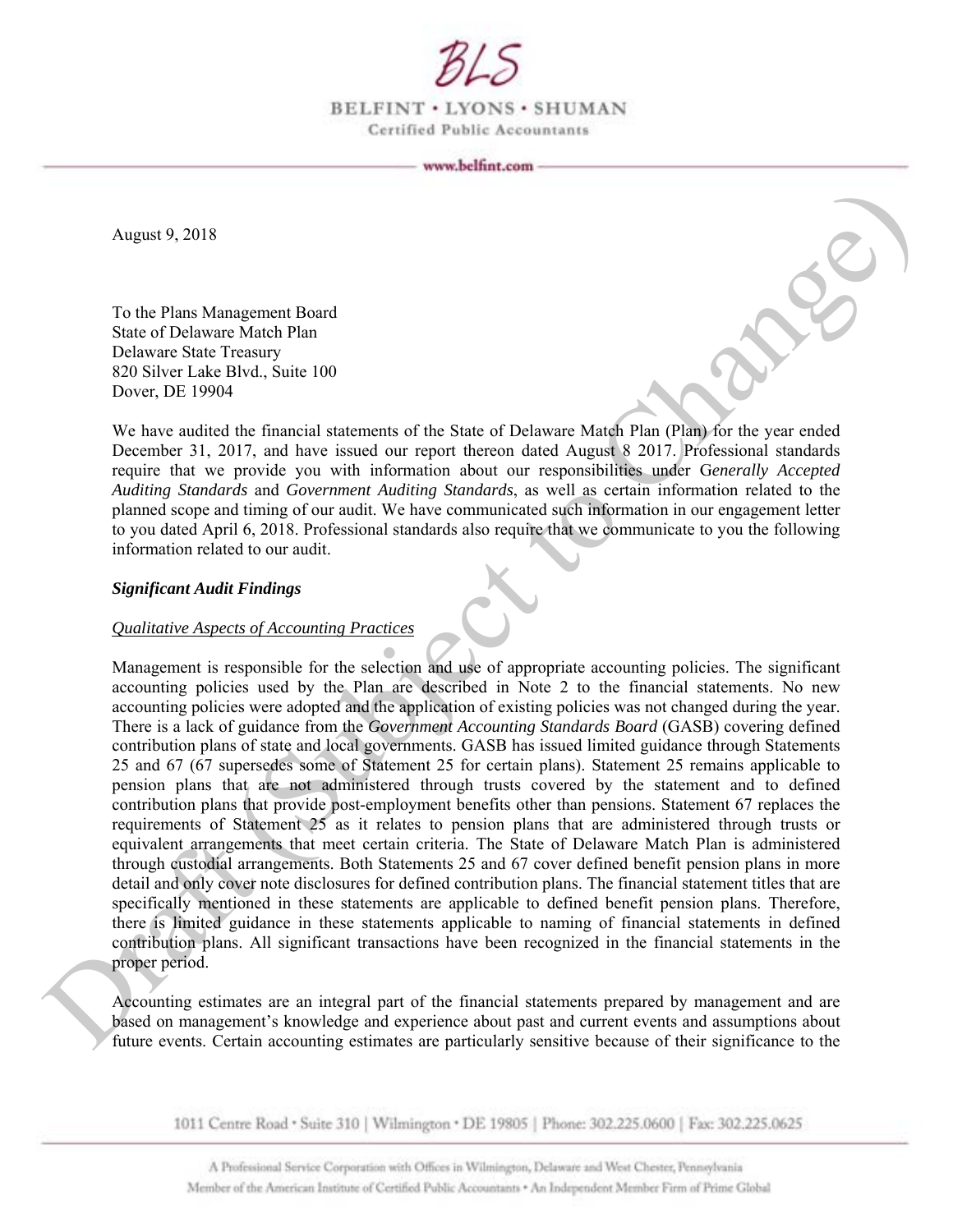State of Delaware Match Plan August 9, 2018 Page 2 of 3

# *Significant Audit Findings - Continued*

## *Qualitative Aspects of Accounting Practices - Continued*

financial statements and because of the possibility that future events affecting them may differ significantly from those expected.

The financial statement disclosures are neutral, consistent, and clear.

## *Difficulties Encountered in Performing the Audit*

We encountered no significant difficulties in dealing with management in performing and completing our audit.

#### *Corrected and Uncorrected Misstatements*

Professional standards require us to accumulate all misstatements identified during the audit, other than those that are clearly trivial, and communicate them to the appropriate level of management. No misstatements were noted during the year.

#### *Disagreements with Management*

For purposes of this letter, a disagreement with management is a financial accounting, reporting, or auditing matter, whether or not resolved to our satisfaction, that could be significant to the financial statements or the auditors' report. We are pleased to report that no such disagreements arose during the course of our audit.

## *Management Representations*

We have requested certain representations from management that are included in the management representation letter dated August 8, 2018.

## *Management Consultations with Other Independent Accountants*

To our knowledge management has not consulted with other accountants about accounting and auditing matters, similar to obtaining a "second opinion" on certain situations. If a consultation had involved an application of an accounting principle to the Plan's financial statements or a determination of the type of auditor's opinion that may have been expressed on those statements, our professional standards would have required the consulting accountant to check with us to determine that the consultant had all the relevant facts. **Changement value of Accorations** Practices. Continued<br>
functional statement is all because of the possibility that future events affecting them may different<br>
significantly too those expected<br>
The financial statement dis

## *Other Audit Findings or Issues*

We generally discuss a variety of matters, including the application of accounting principles and auditing standards, with management each year prior to retention as the Plan's auditors. However, these discussions occurred in the normal course of our professional relationship and our responses were not a condition to our retention.